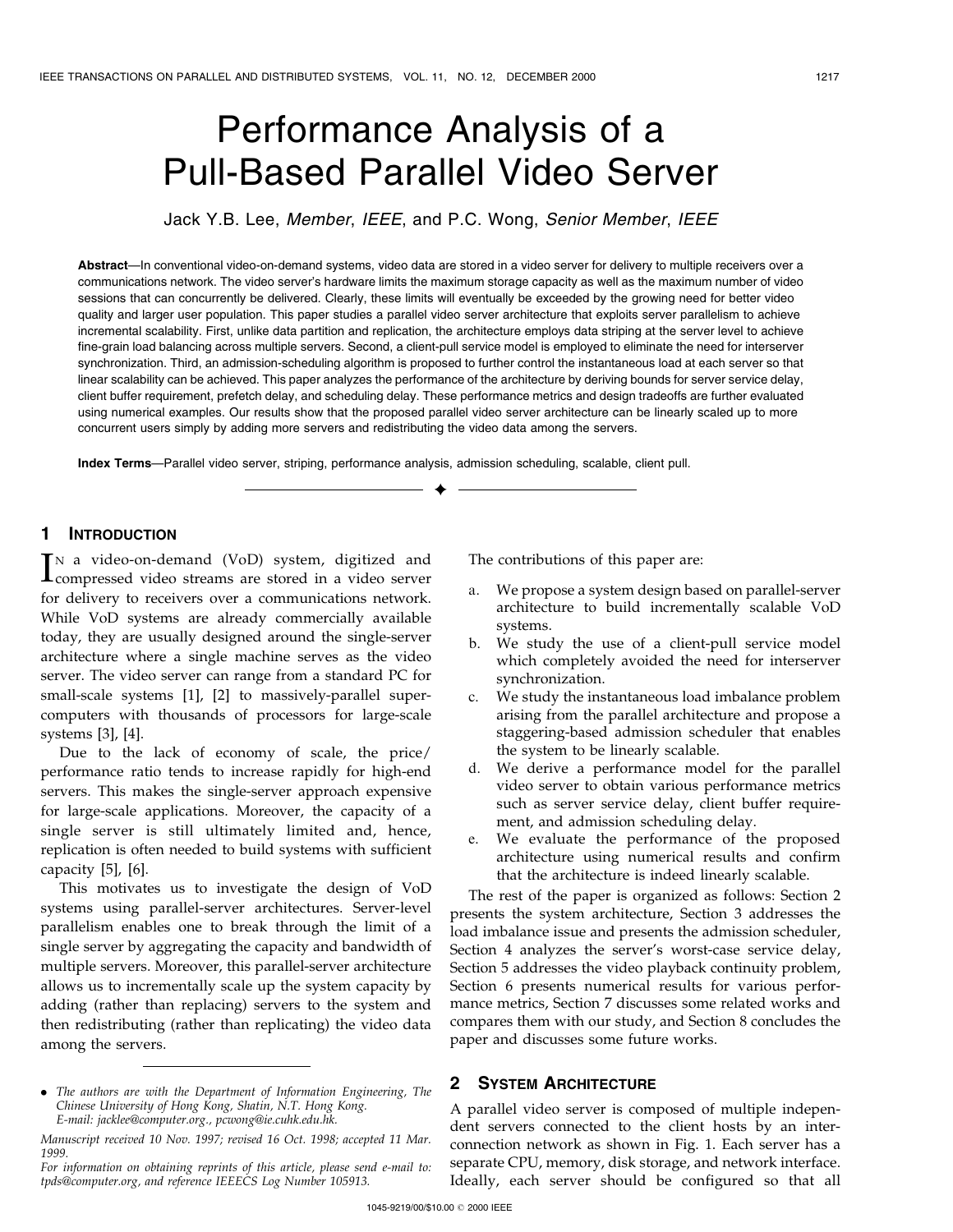

Fig. 1. Architecture of a parallel video server.

resources are fully utilized. For example, one would use a disk array with enough disks to fully utilize the diskcontroller I/O capacity, install multiple network interfaces to fully utilize the CPU, or even use multiple CPUs to fully utilize the system bus if it is cost-effective. The server-level parallelism would provide the path for capacities beyond what can be achieved from a single server.

Unlike server replication or partition, a video title is not stored in one of the server nodes nor replicated over multiple server nodes. The video title is divided into fixedsize blocks and distributed over all server nodes in the system (Section 2.1). In this paper, we assume that the size of a video title is much larger than the size of a video block so that load imbalance due to uneven allocation between servers can be ignored. This assumption is generally applicable for movie applications where the size of a video title is in the range of hundreds of megabytes while the size of a video block is only in the range of tens to hundreds of kilobytes. More investigation will be needed for applications where extremely short video objects are striped in systems with a very large number of servers.

A client knowing the placement policy of the video blocks will send requests to each server to retrieve the required video blocks (Section 2.2). The servers upon receiving client requests will retrieve and transmit the requested data back to the client (Section 2.3). The client will resequence video packets from multiple servers for decode and playback. Note that this parallel-server architecture can be extended to include data redundancies so that serverlevel failure can be sustained (Section 2.4).

Let  $N_S$  be the number of servers and  $N_C$  be the number of clients in the system. The ultimate goal of the proposed parallel video server architecture is to achieve linear scalability, i.e., invariant client-server ratio when more servers are added to the system. Note that as storage requirement stays the same regardless of the scale of the system, the cost-per-client actually decreases when scaling up the system.



Fig. 2. Server striping for a five-servers parallel video server.

#### 2.1 Server Striping

Fig. 2 shows the organization of stripe units among servers in the system. We divide storage space in each server into fixed-size stripe units of Q bytes each. Stripe units under the same column are stored at the same server. A row of stripe units is called a stripe and together all stripe units compose the entire storage. The stripe units are ordered in a roundrobin manner in which each unit in a stripe belongs to a different server. In this way, the servers uniformly share client loads irrespective of the skewness of the video titles. Under this striping scheme, the placement policy can be completely described by three parameters: 1) the address of the server that stores the first video block, 2) the number and address of all servers, and 3) the size of a stripe unit. The client can obtain these parameters easily by consulting a database or other application-dependent methods.

## 2.2 Service Model

The server-push service model is common in single-server based video server designs. Under this model, the server schedules the periodic retrieval and transmission of video data once a video session is started. This model allows one to design schedulers to optimize disk and network utilization. However, extending this server-push service model for use in a parallel video server requires synchronizing transmissions from multiple servers destined to the same client, which is a nontrivial problem in its own right.

Unlike most studies, we consider the client-pull service model in this paper where a client periodically sends requests to the servers to retrieve blocks of video data. This approach does not need explicit interserver synchronization because each request is served at the server independently of all other requests. We will show that this approach can be linearly scalable even though the servers are completely asynchronous.

#### 2.3 Server Request Processing

At each of the server node, there are one request queue, one shared queue, and M send queues organized as shown in Fig. 3. Incoming requests are first stored into the request queue. The disk retrieval process then serves requests in batches by allocating free buffers and reading video blocks from the disk into the buffer units. Requests within a batch may be served out of order to optimize disk efficiency. However, requests are grouped according to their arrival time so that no request is starved of service. After retrieval,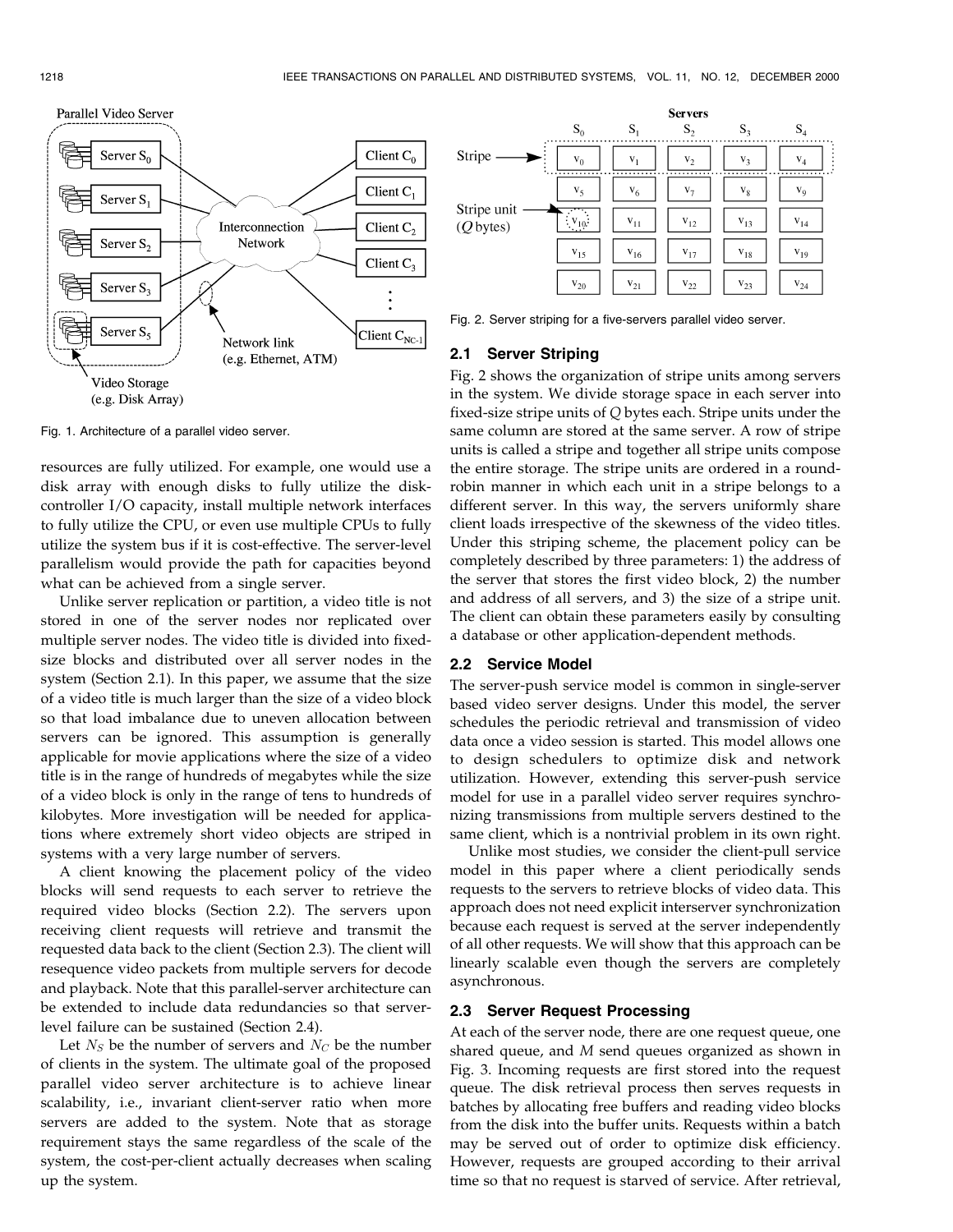

Fig. 4. Striping with redundancies for server-level fault tolerance.

these buffers are then pushed into the shared queue to wait for transmission at the traffic smoother.

The traffic smoother is used to control the transmission rate at the server to reduce outgoing traffic burstiness. Specifically, a video block inside a send queue is packetized into smaller packets of Y bytes each for transmission. The nonempty send queues are served in a round-robin manner with one packet transmitted from each send queue in a service round. The number of send queues M are chosen such that the transmission rate is high enough to sustain the video playback rate but not too high to avoid network congestion. For example, suppose the network throughput is 20 Mbps and the video bit-rate is 1.2 Mbps. Then setting  $M = 10$  will result in a transmission rate of 2 Mbps, which is higher than the video bit-rate but still substantially lower than the maximum transmission rate that can cause network congestion (e.g., the client may be connected via a 4 Mbps link). Interested readers are referred to [7] for more details.

Unlike traditional round-robin scheduling scheme that needs one send queue per client, this algorithm needs only a fixed number of send queues irrespective of the number of servers and clients. This unique property prevents the server complexity from going up when scaling up the system for more servers and clients.

## 2.4 Fault Tolerance

Similar to disk arrays, the striping of video data over multiple servers also presents reliability problem. Specifically, the entire system will become inoperable if one or more servers in the system fail. Worse still, the larger the system (i.e., more servers), the less reliable it becomes. Fortunately, one can extend ideas from the disk-array context, i.e., Redundant Array of Inexpensive Disks (RAID) [8], to the server level to achieve server-level fault tolerance [9].

Specifically, we can introduce redundant data blocks among the servers as shown in Fig. 4. These redundant data blocks are computed from the other data blocks using simple XOR operations (or more sophisticated encoding for higher levels of redundancies). In case a server fails, the client can then recover the unavailable video blocks using the redundant blocks and the remaining data blocks as shown in Fig. 5. A preliminary study [9] has shown that this recovery could be done in real-time using software running under conventional desktop computers. With additional buffering at the client, video playback continuity can be maintained despite server failure and the user will not even know that a failure has occurred. Interested readers are referred to [9] for details on the redundant striping policy, the redundant transmission policy, and the failure-detection protocols, as well as experimental results.

# 3 ADMISSION SCHEDULING

Server striping ensures that loads from each and every client will be evenly shared across all servers on the average. However, if we allow clients to start video sessions at arbitrary times, the system may encounter instantaneous load imbalance if many clients happen to start video sessions synchronously. In the worst case, all clients will send requests to the same server at the same time, possibly temporary overloading that server.

To prevent instantaneous load imbalance, we can explicitly schedule the start times for new video sessions to avoid synchrony. To achieve this, we introduce an admission scheduler to control when a client can start a new video session. This admission scheduler is a software process running on a computer host connected to the same network as the clients. We present the scheduling algorithm used in this admission scheduler in the next section.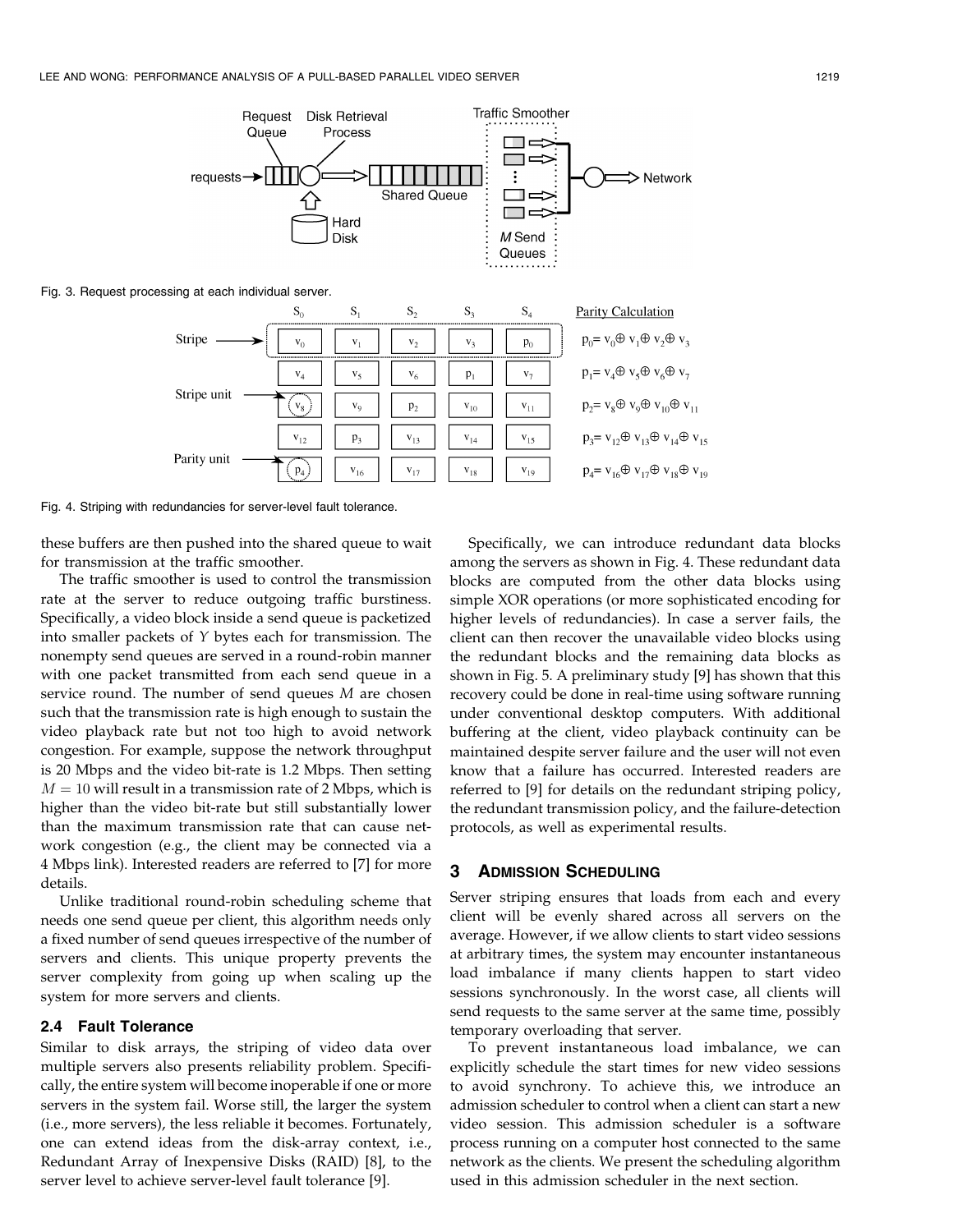

Fig. 5. Recovering unavailable data blocks by erasure correction.



Fig. 6. (a) The admission scheduler with period  $T_{round}$  and  $N_{slot}$  admission slots. (b) Immediately granting a new video session if the requested slot is free. (c) Delaying a new video session until a free slot is available.

#### 3.1 Start-Time Staggering

We propose a staggering scheme with period length  $T_{round}$ and  $N_{slot}$  slots as shown in Fig. 6a for the admission scheduler. The period length is determined according to the number of servers in the system as well as the average video playback rate (see Section 4.1). Each time slot has two states: free or occupied. When a client wants to start a new video session, it will first send a request to the scheduler. Ignoring network and processing delays and, assuming the request arrives at the scheduler at time  $t$ , the scheduler will admit the new session if and only if the time slot

$$
n = \lfloor \text{mod}(t, T_{round})/(T_{round}/N_{slot}) \rfloor \tag{1}
$$

is free (Fig. 6b). After admitting the new session (by sending response back to the client), the time slot will be marked as occupied until the session terminates. Conversely, if the

requested time slot is occupied, the scheduler will wait (effectively increasing  $t$ ) until a free time slot is available (Fig. 6c). In this way, the session start times will be staggered in time and, hence, client synchrony reduced. Note that a client only contacts the admission scheduler once at the start and once at the end of a video session. In between, the client sends requests directly to the server nodes. We analyze the effect of this start-time staggering in Section 4.

#### 3.2 Scheduling Delay

The scheduler proposed in the previous section may incur extra scheduling delay to the client. We define scheduling delay as the time from the client requests a new video session to the time the request is granted by the admission scheduler. Assume that  $n$  out of the  $N_{slot}$  slots are occupied. Then for a client requesting a new video session at an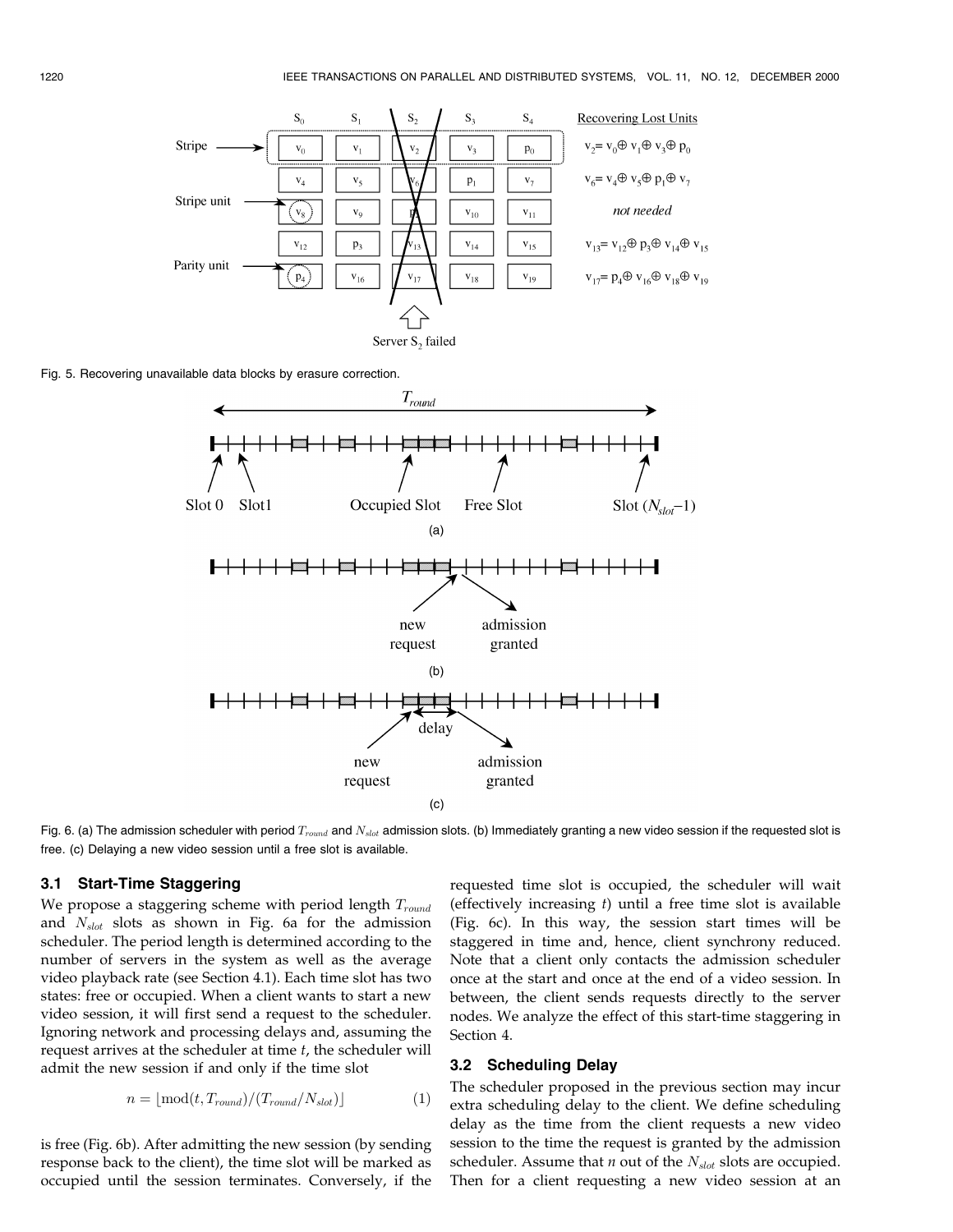arbitrary time instance  $t$ , the probability of having a free slot immediately is given by

$$
V_0 = \frac{N_{slot} - n}{N_{slot}}.\tag{2}
$$

Hence,  $P_1 = (1 - V_0)$  will be the probability of the requested slot being occupied. Now, provided that the requested slot is occupied, the probability that the next slot is free is

$$
V_1 = \Pr\{\text{next slot free} \mid P_1\} = \frac{N_{slot} - n}{N_{slot} - 1}.\tag{3}
$$

This is also the probability for a client having to wait one time slot provided that the requested slot is already occupied. It can be shown that the probability for a client to wait  $k$  time slots provided that the first  $k$  slots are all occupied is

$$
V_k = \Pr\{(k+1)\text{th slot free } |P_k\} = \frac{N_{slot} - n}{N_{slot} - k} \quad 1 \le k \le n. \tag{4}
$$

To obtain  $P_k$ , we note that the probability that the first slot is occupied is given by  $n/N_{slot}$  and the probability that the second slot is also occupied is given by  $(n-1)/(N_{slot}-1)$ , and for the third one is  $(n-2)/(N_{slot} - 2)$ , etc. Hence, the probability for the first  $k$  slots all occupied is

$$
P_k = \prod_{i=0}^{k-1} \left( \frac{n-i}{N_{slot} - i} \right) \qquad 1 \le k \le n. \tag{5}
$$

Hence, we can solve for the unconditional probability of a client having to wait  $k$  time slots, denoted by  $W_k$ , from

$$
W_k = \Pr\{(k+1)\text{th slot free} \mid P_k\} P_k
$$
  
= 
$$
\left(\frac{N_{slot} - n}{N_{slot} - k}\right) \prod_{i=0}^{k-1} \left(\frac{n-i}{N_{slot} - i}\right) \qquad 1 \le k \le n.
$$
 (6)

Therefore, given *n* and  $N_{slot}$ , the average and worst-case scheduling delay can be found accordingly. We evaluate this scheduling delay numerically in Section 6.3.

## 4 SERVICE DELAY

In this section, we derive the maximum service delay for the video server to serve a data request sent by a client host. Service delay is defined as the time the server receives the request to the time a complete response (a video data block) is transmitted. We need to know the maximum service delay to determine the amount of client buffer needed to guarantee video playback continuity in Section 5. We first model the request generation process at the video clients in the next section and then proceed to derive the maximum delay incurred in the disk and network subsystems in Sections 4.2 and 4.3, respectively.

# 4.1 The Request Generation Process

Many studies on VoD system assume that video data are consumed periodically by the video decoder. While this is a reasonable assumption for constant-bit-rate (CBR) video streams, our experience on programming some off-the-shelf hardware and software video decoders nevertheless reveals that the decoder consumes fixed-size data blocks only quasi periodically. This is especially significant in decoders employing interframe compression algorithms like MPEG. Moreover, video titles encoded using constant-quality techniques will also generate variable-bit-rate video streams. In the following, we present a model to account for these variations.

We assume that a request is generated and sent to a server whenever a video block is submitted to the video decoder for playback. Let the average video data rate be  $R_V$ and the same for all clients. Since a data block contains Q bytes of video data, the average decoding time for a video block is given by

$$
T_{avg} = \frac{Q}{R_V}.\tag{7}
$$

To quantify the randomness of video block decoding time, we define a few notations below.

# Definition 1.

- a. Given a video stream with average rate  $R_V$ , we define  $T_i$  as the time the video decoder starts decoding the ith video block. Without loss of generality, we assume decoding starts from time zero, i.e.,  $T_0 = 0$ .
- b. The decoding-time deviation of video block i is defined as

$$
T_{DV}(i) = T_i - iT_{avg}.\tag{8}
$$

Decoding is late if  $T_{DV}(i) > 0$  and early if  $T_{DV}(i) < 0$ . c. The maximum lag in decoding is defined as

$$
T_L = \max\{T_{DV}(i) \mid \forall i \ge 0\}
$$
  
= 
$$
\max\{T_i - i T_{avg} \mid \forall i \ge 0\}.
$$
 (9)

d. The maximum advance in decoding is defined as

$$
T_E = \min\{T_{DV}(i) \mid \forall i \ge 0\}
$$
  
= 
$$
\min\{T_i - iT_{avg} \mid \forall i \ge 0\}.
$$
 (10)

e. The peak-to-peak decoding-time deviation is defined as

$$
T_{DV} = T_L - T_E. \tag{11}
$$

Assuming the bounds  $T_L$  and  $T_E$  exist, we can prove the following theorem regarding the length of the time between the decoding of any two video blocks.

**Theorem 1.** The decoding time t between any two video blocks, *i* and *j*  $(j>i)$ , *is bounded by* 

$$
\max\{((j-i)T_{avg} - T_{DV}), 0\} \le t \le ((j-i)T_{avg} + T_{DV}). \tag{12}
$$

**Proof.** Please refer to the Appendix for the proof.  $\Box$ 

Since decoding time instances are also requestgeneration time instances, the previous theorem also bounds the interrequest generation time. Given this bound, we can obtain a lower-bound on the time it takes for a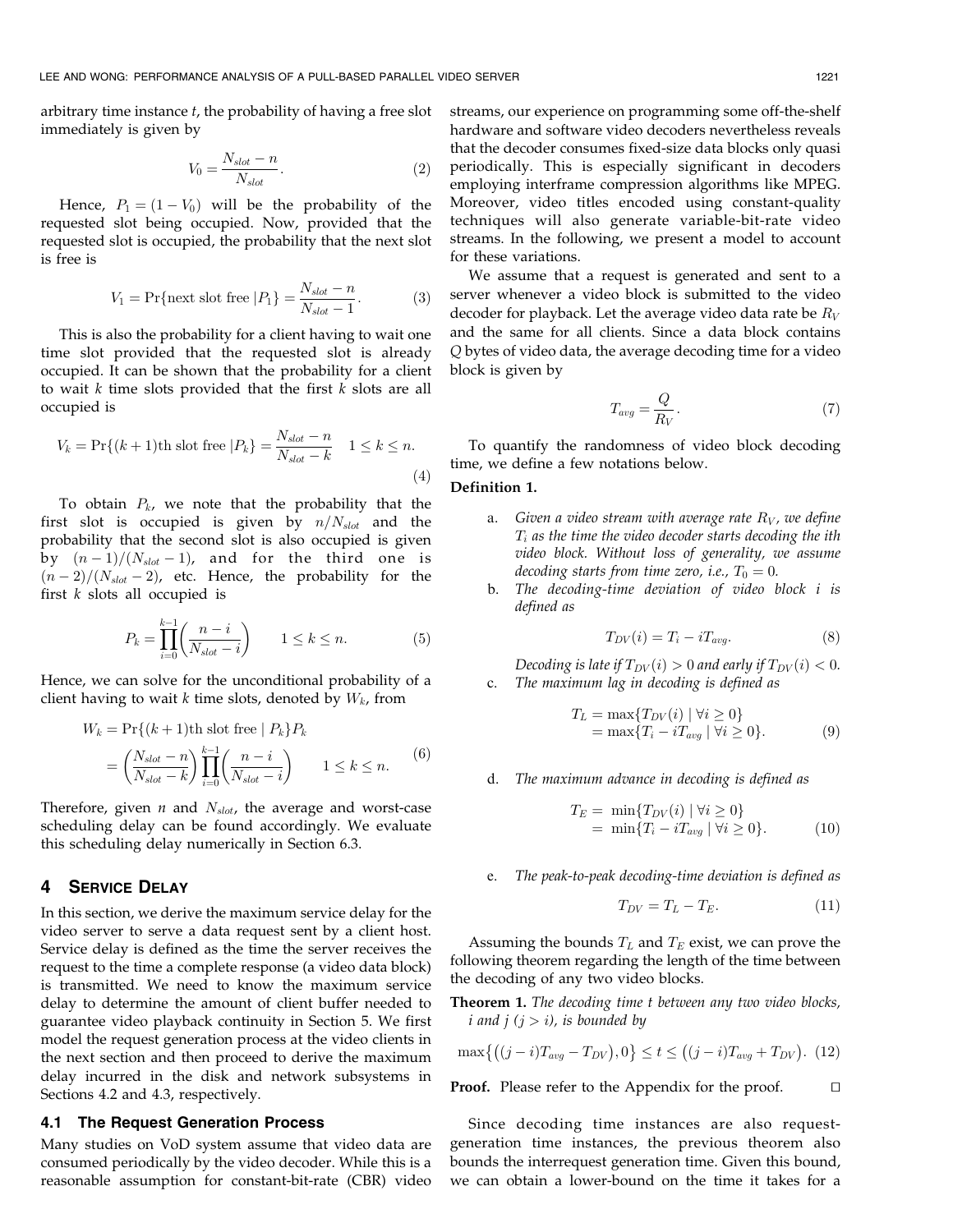server to receive  $k$  requests from  $n$  clients generating requests independently.

Theorem 2. Assume n clients generating requests independently and each client sends requests to the  $N<sub>S</sub>$  servers in the system in a round-robin manner; then the minimum time for a server to receive k video data requests is given by

$$
T_{Request}^{\min}(k, n) = \max\left\{ \left( \left\lceil \frac{k}{n} \right\rceil - 1 \right) N_S T_{avg} - T_{DV}, 0 \right\}.
$$
 (13)

**Proof.** Please refer to the Appendix for the proof.  $\Box$ 

From (13), we can see that  $T_{Request}^{\min}(k,n)$  decreases for larger values of n. In particular, a server may receive  $k$   $(k \leq n)$  requests simultaneously in a time instant (i.e.,  $T^{\min}_{Request}(k,n) = 0$ ) if multiple clients happen to be synchronized. As discussed in Section 3, we can avoid this kind of client synchrony by staggering the start times of each video session. Setting  $T_{round} = N_S T_{avg}$ , we can derive a bound similar to Theorem 2 for the case with admission scheduling in place.

Theorem 3. If the admission scheduler as described in Section 3 is used with parameters  $T_{round} = N_S T_{avg}$  and there are n clients, then the minimum time for a server to receive k video data requests is given by

$$
T_{Request}^{\min}(k, n) =
$$
\n
$$
\begin{cases}\n\max\{|k/n| N_S T_{avg} - T_{DV, 0}\}, & \text{mod}(k, n) = 1 \\
\max\{\langle w(N_{slot} - n) + k - 2\rangle_{\frac{N_S T_{avg}}{N_{slot}} - T_{DV, 0}}\} & \text{otherwise,} \n\end{cases}
$$
\n
$$
(14)
$$
\n
$$
where \ w = \left\lceil \frac{k}{n} \right\rceil - 1.
$$

**Proof.** Please refer to the Appendix for the proof.  $\Box$ 

Knowing the pattern for request arrivals, we are ready to derive the delay bound at the disk subsystem in the next section.

#### 4.2 Delay in the Disk Subsystem

Many disk scheduling algorithms [10] have been proposed for delay-sensitive applications. Rather than limiting our results to a specific algorithm, we consider a more general disk model with only two assumptions:

- Assumption 1. We assume the minimum time to read a block of Q bytes from the disk, denoted by  $T_{read}^{\min}$ , is known.
- Assumption 2. We assume the maximum time to read k blocks of Q bytes from the disk, denoted by  $T_{read}^{\,\mathrm{max}}(k)$ , is known and the function is nondecreasing with respect to k.

The constant  $T_{read}$  can be calculated from the maximum transfer rate of the disk subsystem plus any processing delay at the disk controller, etc. The function  $T^{\max}_{read}(k)$  may be derived according to the disk-scheduling algorithm. Note that the disk subsystem is not limited to a single disk but can contain any number of disks (e.g., a disk array).

To derive the maximum delay an arriving request can experience, we first need to know in the worst-case how many requests can coexist (servicing and queueing) in the disk subsystem simultaneously. Based on Assumption 2, we can make the following definition:

**Definition 2.** Define  $N_{Disk}(t)$  as the minimum number of requests served by the disk subsystem in a time interval t during a busy period. We can calculate it from  $T_{read}^{\,\mathrm{max}}(k)$ :

$$
N_{Disk}(t) = \max\{k \mid T_{read}^{max}(k) < t, \forall k \ge 0\}. \tag{15}
$$

Based on (14), we can define a similar function for maximum number of requests generated:

**Definition 3.** Define  $N_{Request}(t, n)$  as the maximum number of requests generated in a time interval t by n video clients. We can derive it from (14):

$$
N_{Request}(t, n) = \max\{k \mid T_{Request}^{\min}(k, n) < t, \forall k \ge 0\}. \tag{16}
$$

Using (15) and (16), we can obtain the maximum number of requests inside the disk subsystem using the following procedure:

Theorem 4. The maximum number of requests that can coexist in the disk subsystem is given by

$$
L_D = \max\{N_{Request}(t, n) - N_{Disk}(t) \mid \forall t\}.
$$
 (17)

**Proof.** Please refer to the Appendix for the proof. 
$$
\Box
$$

The intuition behind Theorem 4 is that both the request arrival process and the disk retrieval process have a longterm average rate. In particular, if the system is not overloaded, then

$$
\lim_{t \to \infty} N_{Request}(t, n) < \lim_{t \to \infty} N_{Disk}(t). \tag{18}
$$

However, for shorter time interval  $t$ , burstiness in the processes can cause requests to arrive temporarily faster than the disk subsystem can serve them, hence resulting in request queueing. The procedure in Theorem 4 essentially finds the worst case among these variations.

Equation (17) bounds the maximum number of requests in the system during any busy period. Substituting  $L_D$  into  $T^{\max}_{read}(k)$ , we can obtain the maximum delay for any request to complete service in the disk subsystem:

$$
D_{disk}^{\max} = T_{read}^{\max}(L_D). \tag{19}
$$

Equation (19) bounds the worst-case delay to receive service in the disk subsystem, including queueing time and service time under requests generated by  $n$  video clients.

#### 4.3 Delay in the Network Subsystem

In this section, we derive the maximum delay in the network subsystem, including queueing delay at the shared queue, and service time at the traffic smoother. First of all, we derive an upper bound for the delay a request can experience upon entering the shared queue.

Theorem 5. For a request that arrives at the shared queue to find  $k - 1(k \ge 1)$  requests already in the system, the delay for this newly arrived request to complete service at the traffic smoother is bounded from above by

$$
T_{tx}^{\max}(k) = \begin{cases} \frac{MQ}{C_S} & \text{if } k \le M\\ \frac{(k+M)Q-MY}{C_S} & \text{otherwise.} \end{cases}
$$
 (20)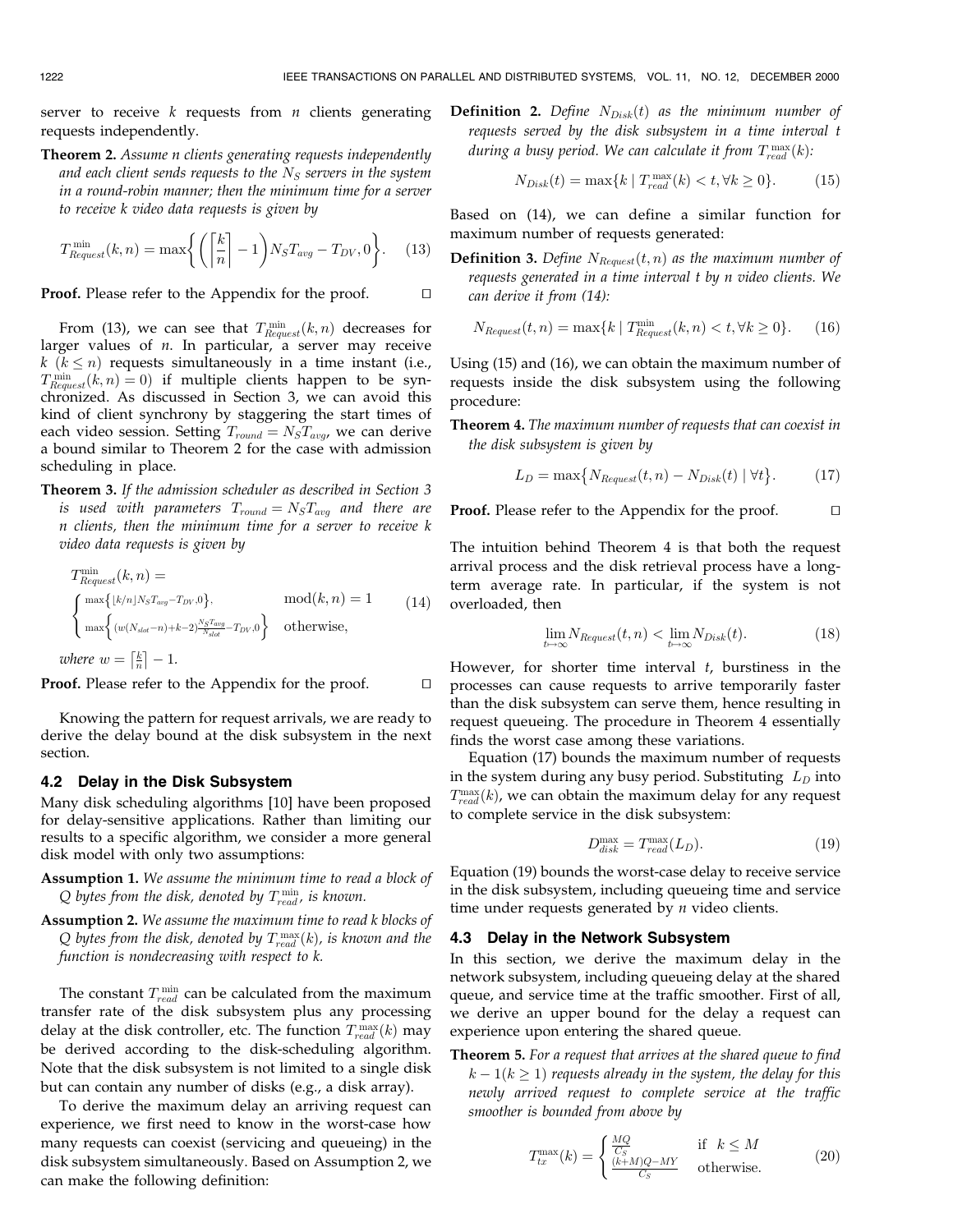**Proof.** Please refer to the Appendix for the proof.  $\Box$ 

Using similar techniques as in the previous section, we can transform (20) into the time domain:

**Definition 4.** Define  $N_{tx}(t)$  as the minimum number of requests serviced in a time interval of t during a busy period. We can calculate it using (20):

$$
N_{tx}(t) = \max\{k \mid T_{tx}^{\max}(k) < t, \ \forall k \ge 0\}. \tag{21}
$$

Now consider the departure process at the disk subsystem. Below, we derive a theorem bounding the maximum number of departed requests in a time interval t.

Theorem 6. Assume there are n video clients generating video requests simultaneously and the maximum number of requests in the disk subsystem is  $L<sub>D</sub>$ , then the maximum number of requests departing from the disk subsystem in a time interval t is

$$
N_{out}(t,n) = \min\bigg\{\bigg[\frac{t}{T_{read}}\bigg], L_D + N_{Request}(t,n)\bigg\}.
$$
 (22)

**Proof.** Please refer to the Appendix for the proof.  $\Box$ 

The departure process as described by (22) is just the arrival process at the network subsystem. Therefore, we can obtain the maximum number of requests in the network subsystem at any time using (21) and (22).

Theorem 7. The maximum number of requests that can coexist in the network subsystem is given by

$$
L_N = \max\{N_{out}(t, n) - N_{tx}(t) \mid \forall t\}.
$$
 (23)

**Proof.** The proof is similar to Theorem 4.  $\Box$ 

Equation (23) bounds the maximum number of requests in the network subsystem at any time. Substituting  $L_N$  into (20), we can obtain the maximum delay for any request to complete service in the network subsystem:

$$
D_{\text{max}}^{net} = T_{tx}^{\text{max}}(L_N). \tag{24}
$$

Equation (24) bounds the worst-case delay to receive service in the network subsystem, including queueing time and service time.

#### 4.4 Overall System Delay

The previous sections derive the worst-case delay at the disk subsystem and network subsystem, respectively. Depending on the hardware, operating system, and server software implementation, a request may experience additional processing delays, denoted by  $D_{\text{max}}^{proc}$ . Hence, the worst-case overall service delay at the server is

$$
D_{\text{max}} = D_{\text{max}}^{\text{proc}} + D_{\text{max}}^{\text{disk}} + D_{\text{max}}^{\text{net}}.
$$
 (25)

This parameter is useful for the system designer to dimension the amount of buffers required at the client for video continuity, described in the next section.

# 5 CLIENT PLAYBACK CONTINUITY AND BUFFER REQUIREMENT

Buffers are used at the client to absorb service delay and variations in the request generation process. Let  $N_B$  be the number of blocks of buffers (each Q bytes) available at the client host, managed as a circular buffer. Before playback begins, the client prefetchs the first  $(N_B - 1)$  blocks with video data. After playback starts, the client will generate one request for every video block submitted to the video decoder. Base on this buffer management model, in the next section we derive the relationship between the service delay  $D_{max}$  and the client buffer size to guarantee video playback continuity.

## 5.1 Buffering for Playback Continuity

When playback starts, the first video block is submitted to the decoder at time  $T_0$  (c.f. Definition 1). Consider an arbitrary video block  $i$ , the decoding time  $T_i$  is bounded by

$$
iT_{avg} + T_E \le T_i \le iT_{avg} + T_L. \tag{26}
$$

Now consider the time instant, denoted by  $F_i$ , video block *i* is received by the client. Since the first  $(N_B - 1)$ video blocks are prefetched before playback starts, we have  $F_i \leq T_0, \forall i < (N_B - 1)$ . Ignoring network delay, the filling time for the remaining video blocks can be calculated from the request-generation time and the maximum service delay as follows:

$$
F_i \le \max\{T_{i-N_B+1}\} + D_{\max} \qquad \forall i \ge (N_B - 1). \tag{27}
$$

From Theorem 1, we can simplify  $\max\{T_i - N_B + 1\}$  to obtain

$$
F_i \le (i - N_B + 1)T_{avg} + T_L + D_{\text{max}} \qquad \forall i \ge (N_B - 1). \tag{28}
$$

To ensure playback continuity, the latest filling time of a video block must be smaller than the earliest decoding time:

$$
F_i \le T_i \qquad \forall i. \tag{29}
$$

Substituting (26) and (28) into (29), we can then obtain the relation between  $D_{\text{max}}$  and  $N_B$ :

$$
(i - N_B + 1)T_{avg} + T_L + D_{\text{max}} \le iT_{avg} + T_E.
$$
 (30)

Noting that  $T_{DV} = T_L - T_E$ , we can rearrange (30) to obtain

$$
N_B \ge \frac{D_{\text{max}} + T_{DV}}{T_{avg}} + 1.
$$
\n(31)

This formula allows us to calculate the amount of client buffers needed to ensure playback continuity once the other parameters ( $D_{max}$ ,  $T_{DV}$ , and  $T_{avg}$ ) are known.

#### 5.2 Prefetch Delay

As the first  $(N_B - 1)$  video buffers must be prefetched before playback starts, an additional prefetch delay is incurred. This delay is needed whenever the client buffer must be cleared and then reprefetched, such as seeking within the video stream. Other interactive controls like pause/resume, slow, and frame stepping are not affected. We assume that prefetch requests are generated periodically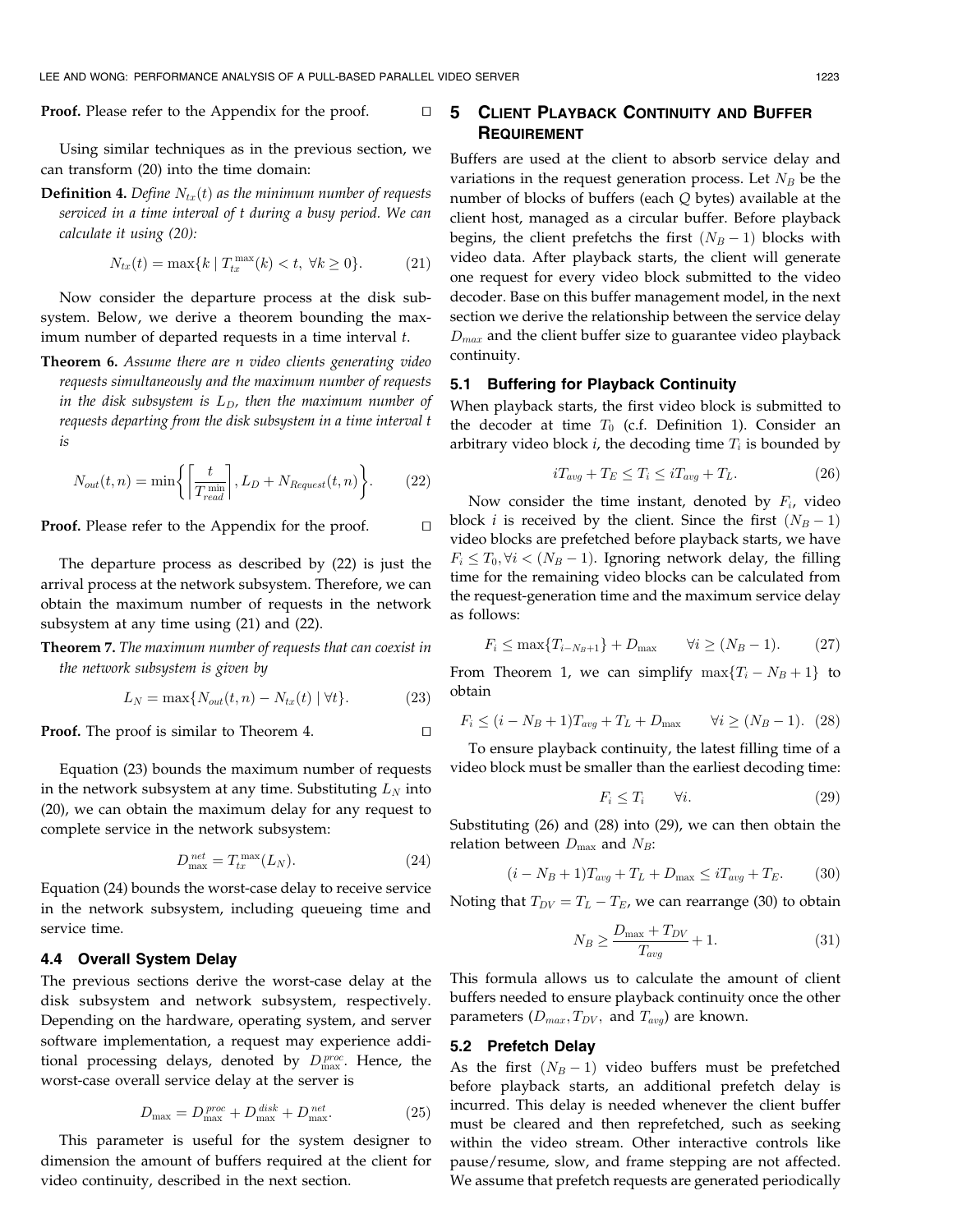| <b>System Parameters</b>                  | Symbol           | Value             |
|-------------------------------------------|------------------|-------------------|
| Spindle speed                             | n/a              | 5411 rpm          |
| Max latency                               | $T_{latency}$    | 11ms              |
| Number of tracks                          | $N_{track}$      | 2621              |
| Single-track seek                         | n/a              | 1 <sub>ms</sub>   |
| Average seek                              | n/a              | 10ms              |
| Max full-stroke seek                      | n/a              | 19ms              |
| Video packet size                         | Y                | 8192 Bytes        |
| Video block size                          | Q                | 65536 Bytes       |
| Video data rate                           | $R_V$            | 150KB/s           |
| Number of send queues in traffic smoother | М                | 10                |
| Raw disk transfer rate (Seagate ST12400N) | $R_{disk}$       | 3.35MB/s          |
| Average video block decoding time         | $T_{avg}$        | 437 <sub>ms</sub> |
| Maximum advance in decoding time          | $T_E$            | $-130ms$          |
| Maximum lag in decoding time              | $T_L$            | 160 <sub>ms</sub> |
| Effective network throughput              | $C_{\rm S}$      | 1.875MB/s         |
| Maximum processing delay                  | $P^{roc}$<br>max | 0 <sub>ms</sub>   |

TABLE 1 System Parameters for Performance Evaluation

with an interval of  $T_{avg}$ . Then the maximum time to complete the prefetch process can be calculated from

$$
D_{Prefetch} = (N_B - 2)T_{avg} + D_{\text{max}}.\tag{32}
$$

The prefetch delay is an important design parameter as it directly affects the responsiveness of the system. By rearranging (32), we can calculate the maximum allowed buffer size for a given maximum tolerable prefetch delay.

#### 6 PERFORMANCE EVALUATION

In this section, we present numerical results computed using the performance model in Section 4 and 5 to evaluate various performance metrics. For the general disk model in Section 4.2, we need specific definitions for Assumption 1 and 2 in order to compute numerical results. For simplicity, we assume a single-disk with Circular-SCAN [10] disk scheduling. The disk model and the definitions for the two assumptions are defined in Appendix A.7. The disk parameters and other system parameters are listed in Table 1. Interested readers are referred to [11], [12], [13], [14] for more sophisticated disk models and disk-scheduling algorithms.

#### 6.1 Service Delay versus Number of Concurrent **Clients**

Fig. 7 shows the service delay versus number of concurrent clients for an eight-server system. Note that the discrete jumps in the graph are due to the round-based scheduling being used in the disk subsystem. As requests may be served out-of-order within a round, the worst-case delay will jump according to how many service rounds are required to serve a given number of requests.



Fig. 7. Maximum service delay versus number of current clients for an eight-servers system.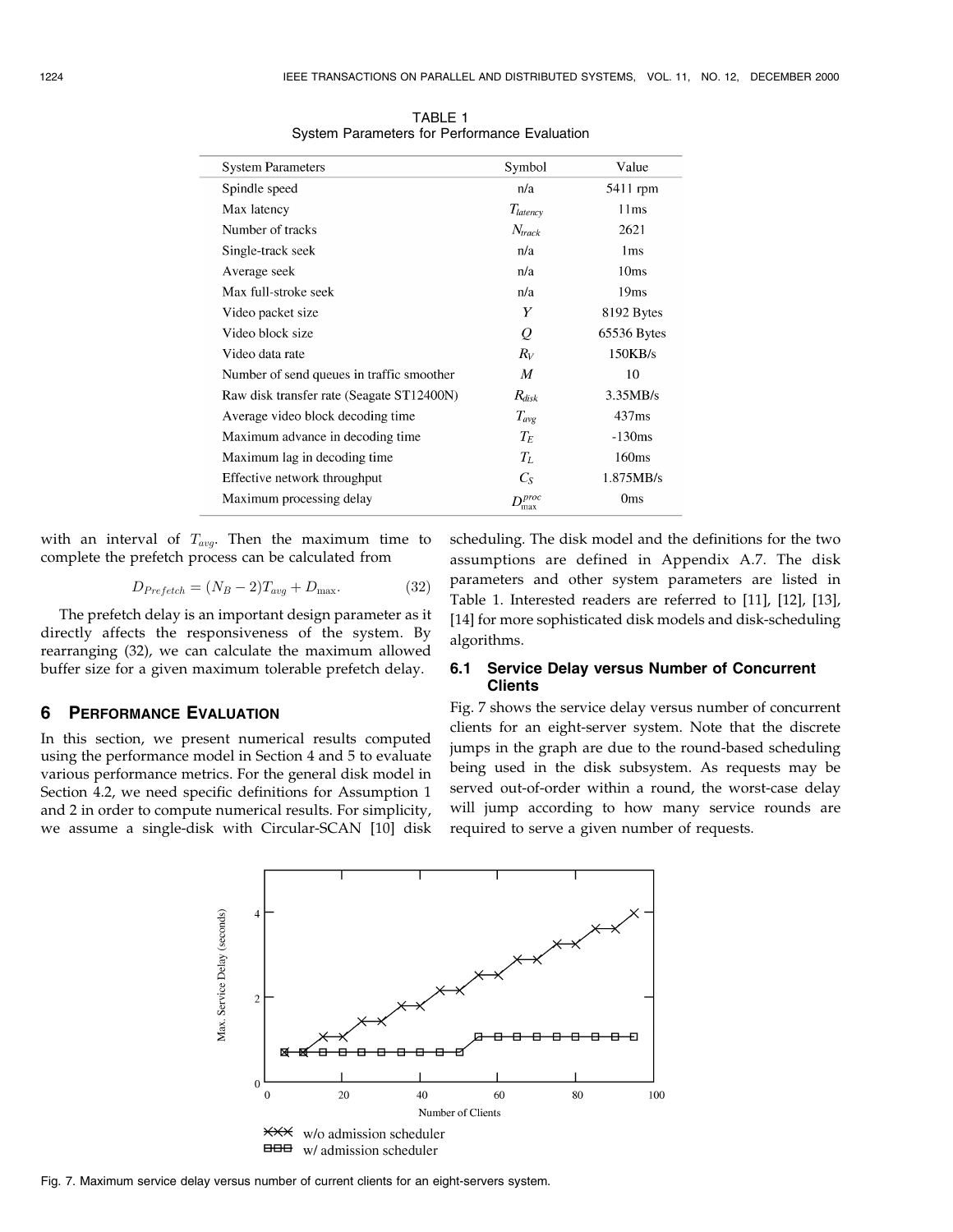

Fig. 8. Maximum service delay versus number of servers for a client-server ratio of 10.



Fig. 9. Average scheduling delay versus system utilization.

Note that without the admission scheduler, the service delay increases with the number of concurrent clients at a much higher rate. This is a direct result of the client synchrony problem described and modeled in Section 4.1. Conversely, the maximum service delay stays relatively low if the admission scheduler is employed. This shows that by staggering the request-generation times, the admission scheduler can effectively avoid client synchrony.

On the other hand, it may appear that the system is lightly loaded as each video session requires only 150KB/s while the disk has a raw throughput of 3.35MB/s (Table 1). However, the effective disk throughput can never approach the raw throughput in practice due to seek-time overhead, rotational latency, etc. For example, using C-SCAN with a round size of 10. The disk in Table 1 (Seagate ST12400N) can theoretically sustain at most 12 video sessions (c.f. Appendix A.7). Indeed, Theorem 4 diverges (i.e.,  $D_{\text{max}} \rightarrow \infty$ ) for more than 96 clients, indicating a maximum client-server ratio of 96/8=12.

#### 6.2 Service Delay versus Number of Servers

Fig. 8 shows the service delay versus number of servers in the system with a client-server ratio of 10. Note that without the admission scheduler, the service delay increases linearly with the number of servers. Conversely, the service delay remains constant regardless of the number of servers as long as the client-server ratio is also constant. This strongly suggests that the system can be scaled up linearly if the admission scheduler is employed. We will study this scalability issue in Section 6.5.

## 6.3 Average Scheduling Delay versus System Utilization

The price to pay for using the admission scheduler is extra scheduling delay at the start of a new video session. For a given system utilization  $(n/N_{slot})$  where *n* is the number of concurrent video sessions, the average scheduling delay can be calculated from (6). Assuming a client-server ratio of  $R_{CS} = 10$ , we plot the average scheduling delay for various number of servers in Fig. 9. While the worst-case scheduling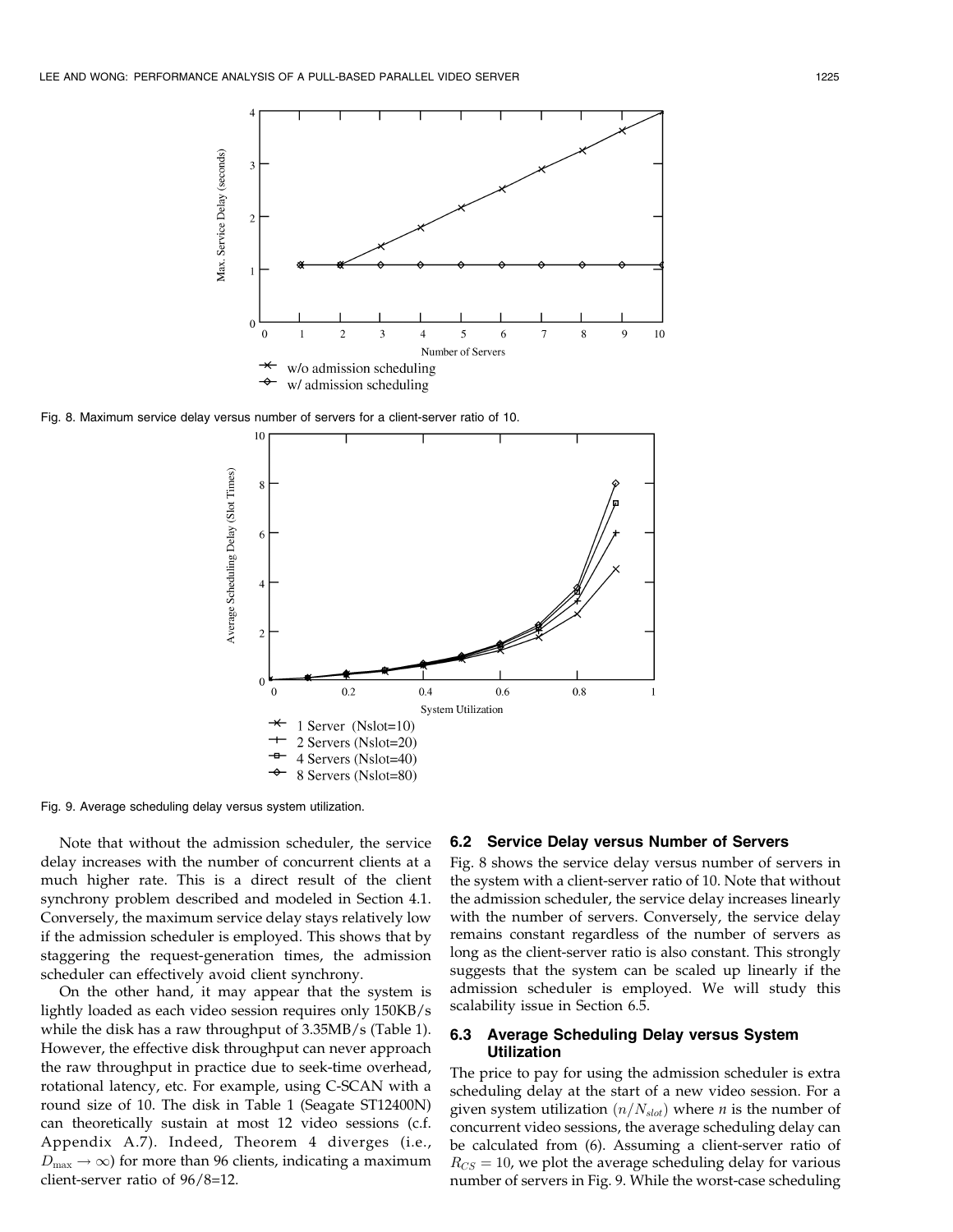

╼ w/ admission scheduling (Nslot=10Ns, Occupied=0.9Nslot)

Fig. 10. System response time versus number of servers.



Fig. 11. Maximum number of concurrent video sessions versus number of servers.

delay (precisely  $R_{CS}N_S - 1$  time slots) increases for more servers, the average scheduling delay is significantly smaller for system utilization as high as 0.9 (e.g., less than 10 time slots for eight servers at 0.9 utilization, versus the worst-case of 79 time slots). Hence, by limiting the maximum system utilization (such as 0.9), we can reduce the scheduling delay to reasonable ranges.

## 6.4 System Response Time versus Number of Servers

The previous sections have shown that while the admission scheduler can reduce the service delay, it also introduces extra scheduling delay during admission. Therefore, we need to compare the overall system response time, defined as the maximum prefetch delay plus the scheduling delay, to better evaluate the effect of the admission scheduler on

the responsiveness of the system. Fig. 10 plots the system response time versus number of servers for system utilization (i.e.,  $n/N_{slot}$ ) of 0.6 and 0.9, respectively. The results show that even with the addition of extra scheduling delay, the total system response time is still smaller when admission scheduling is employed.

## 6.5 Scalability Under Delay Constraint

To evaluate the scalability of the parallel video server studied in this paper, we set a limit on the maximum service delay and compute the maximum number of concurrent clients that can be served. By constraining the service delay, we effectively fixed the client buffer requirement (Section 5.1) and the resulting prefetch delay (Section 5.2) incurred. The results are summarized in Fig. 11 for system size ranging from one to 1,024 servers. Note that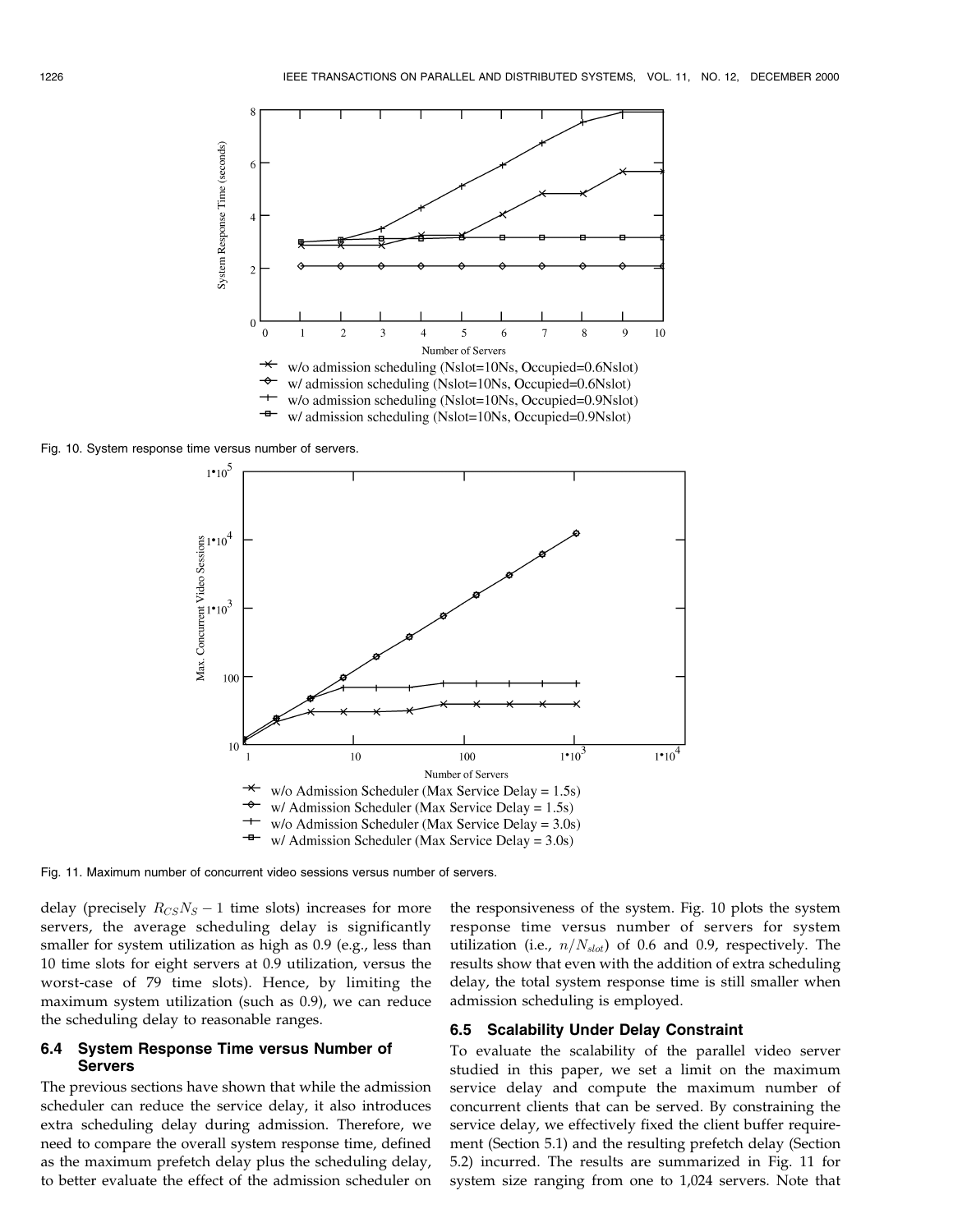

Fig. 12. Maximum service delay versus normalized decoding-time deviation.

without the admission scheduler, the aggregate capacity levels off for more than eight servers due to the client synchrony problem. Conversely, the system is linearly scalable if the proposed admission scheduler is employed. Note that the two curves for maximum service delays of 1.5 seconds and three seconds (with admission scheduling) overlap. This is because the service delay has discrete jumps as shown in Fig. 7 and in this case, exceeds three seconds in the next jump. Hence, the system capacity stays the same even though the service delay limit is relaxed from 1.5 seconds to three seconds.

# 6.6 Sensitivity to Decoding-Time Deviation

The decoding time deviations  $T_E$  and  $T_L$  in Table 1 are measured experimentally using an off-the-shelf hardware MPEG-1 decoder over many video streams. To evaluate the sensitivity of the system to this variable, we plot the maximum service delay versus a normalized peak-to-peak decoding time deviation in Fig. 12 for eight servers and 80 clients. The normalization is obtained from dividing the deviation  $T_{DV}$  by the average decoding time  $T_{ava}$ . Surprisingly, the curve for no admission scheduler remains invariant to increases in  $T_{DV}$ . For the case with admission scheduling, the delay increases slightly for very large deviations. For example, the delay is increased only by 33.8 percent for a  $T_{DV}$  equivalent to 200 percent the value of  $T_{avg}$ . This shows that the system is not sensitive to decodingtime deviations.

# 7 RELATED WORKS

The principle of using parallel devices to achieve scalability has been studied in various contexts. For example, parallelism has been proposed for disk arrays [15], tape arrays [16], [17], and even network transmissions [18]. In particular, the use of parallel disk systems have been studied extensively in VoD systems literatures [11], [12], [13], [14]. Recently, there is an increasing interest in exploiting server-level parallelism for designing scalable VoD systems. For example, studies have been conducted by<sup>1</sup> Biersack et al. [19], [20], Bolosky et al. [21], Buddhikot, and Parulkar [22], Freedman and DeWitt [23], Ghandeharizadeh and Ramos [24], Lee and Wong [7], [9], Lougher et al. [25], Reddy [26], Tewari et al. [27], and Wu and Shu [28]. A comprehensive study of architectural alternatives and the approaches employed by existing systems can be found in [29]. Below, we highlight and compare the key differences between the mentioned studies and the architecture studied in this paper.

The pioneering study by Ghandeharizadeh and Ramos [11], [24] considered the retrieval of multimedia data from a parallel multimedia information system. They proposed striping multimedia data over multiple disks located in storage nodes connected by a high-speed network. Their study focused on disk I/O bottleneck and stripping policy designed to support multimedia data objects with different playback bit-rates. Their striping algorithm also requires the scheduling of arriving requests to prevent disk load imbalance. This paper differs from their studies in two major ways: (a) our study incorporated issues in network transmission, bottleneck in CPU processing, and synchronization among servers, which are not considered in [11], [24]; and (b) we develop our admission scheduler for clientpull service model rather than server-push service model.

The studies by Reddy [26], Tewari et al. [27], and Wu et al. [28] are based on architectures where one or more intermediate delivery nodes are used to merge video data from multiple servers for delivery to clients. Conversely, in our architecture, a video client retrieves video data directly from multiple servers without passing through an intermediate node. Our approach eliminates the extra hardware

1. In alphabetical order.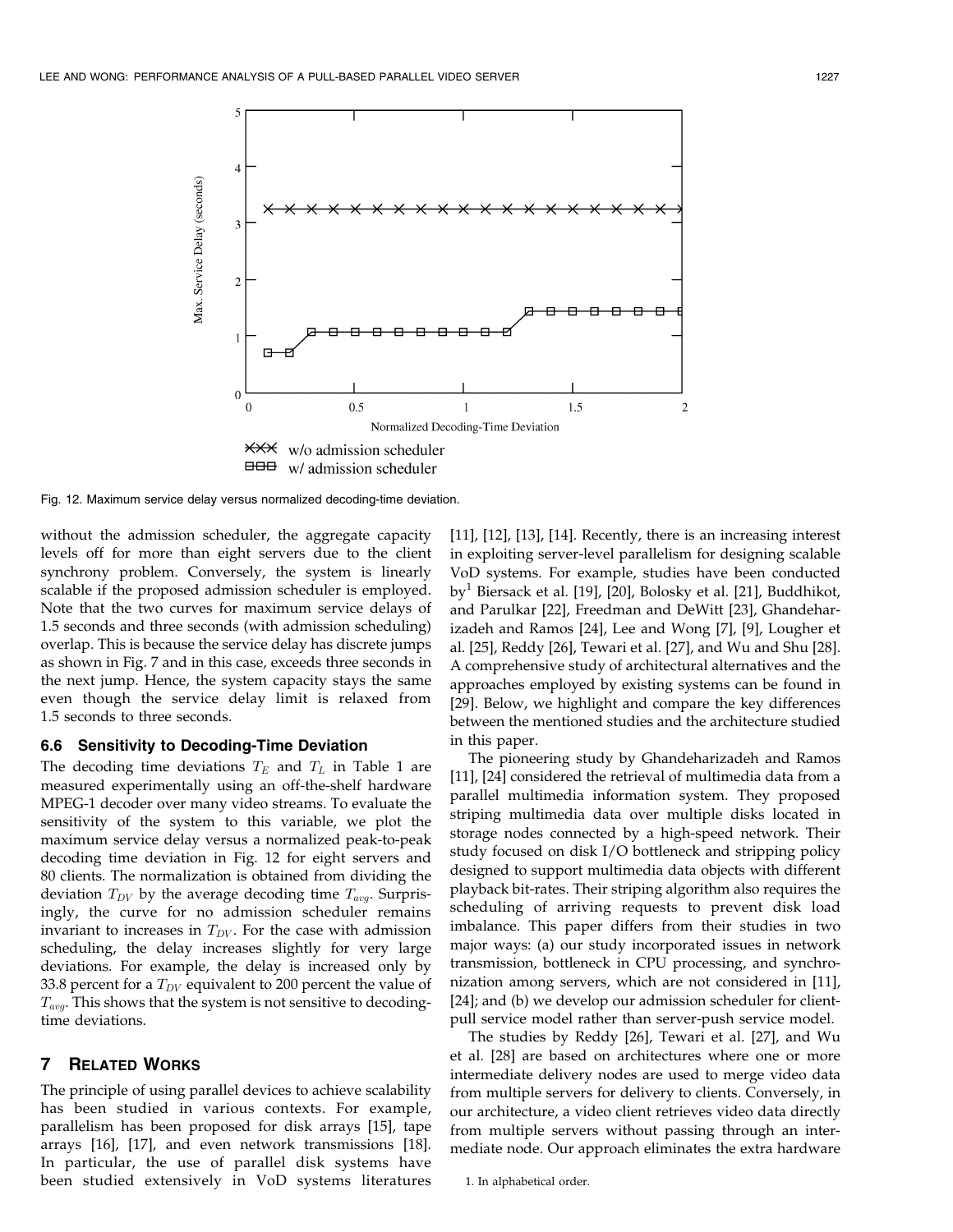needed to run the intermediate delivery nodes, which themselves could become a bottleneck of the system.

Additionally, the architecture studied in this paper employs the client-pull service model rather than the common server-push service model as employed in [19], [21], [22], [26], [27], [28]. This model eliminates the need for interserver synchronization, which is required for the server-push service model. Biersack et al. [20] have studied the problem for server-push designs and proposed algorithms to compensate network delay differences and clock drifts. Other researchers like Buddhikot et al. [22] solve the problem by using closely-coupled parallel servers having hardware-synchronized clocks instead of loosely-coupled servers running independently of each other. The study by Bolosky et al. [21] employs a separate controller to synchronize the clocks in the servers so that transmissions from the push-based servers are properly coordinated. The controller is linked up with the servers by a separate network to minimize network latency and to avoid interference from video traffic. On the contrary, no such clock-synchronization is required for the client-pull service model. Another study by Rao et al. [30] presented qualitative as well as quantitative (through simulation) comparisons between the two service models. However, their study is for single-server systems only and, hence, did not address the instantaneous load imbalance problem tackled in this paper.

Another difference is in performance analysis. The work by Biersack et al. [19], [20] focuses on synchronization issues while those by Buddhikot et al. [22] and Wu et al. [28] focus on data placement, scheduling, and playout control. Our study focuses on the performance of the system in relation to various system parameters. We study the scalability of the system under the constraint that video continuity is guaranteed. Base on a few assumptions, we modeled the system performance using worst-case analysis and computed numerical results for performance evaluation. In [27], Tewari et al. have also studied system performance and scalability. They apply queueing analysis and model the system using results from M/D/1 queue. However, their analysis does not consider the video clients and focuses on the back-end storage nodes and the delivery nodes only. They did not consider admission scheduling and assumed Poisson request arrivals.

Finally, our proposal on the use of an admission scheduler to control instantaneous load imbalance in the pull-based parallel video server is also new. Our results showed that the admission scheduler is crucial to achieving linear scalability in a pull-based parallel video server.

# 8 CONCLUSION

In this paper, we have analyzed and evaluated the performance of a pull-based parallel video server architecture. The architecture employs striping at the server level for perfect load sharing across multiple autonomous servers. A client-pull service model is employed to control the delivery of video data from multiple servers to a client in the absence of interserver synchronization. Our study on the aggregate request-generation process of multiple clients reveals that client synchrony could lead to instantaneous server overload. To solve this problem, we proposed and analyzed a staggering-based admission scheduler. By modeling the server's service delay and the client buffer requirement, we showed (via numerical results) that with the admission scheduler employed, the parallel video server architecture can be scaled up linearly simply by adding more servers and redistributing the data among them.

There are still many areas in parallel video server design that warrant more investigations. For example, we have ignored network and processing delay in our analysis. While network delay in a LAN environment is insignificant compared to the service delay, the case in WAN environment may be significant. Secondly, some early studies [9], [21] have demonstrated that a parallel video server is not only scalable, but can also be made fault tolerant by introducing data redundancy among the servers. More studies are needed to characterize the performance of a parallel video server under server failures.

## **APPENDIX**

## A.1 Proof of Theorem 1

Lower bound:

$$
T_j - T_i = (jT_{avg} + T_{DV}(j)) - (iT_{avg} + T_{DV}(i))
$$
  
\n
$$
\geq (j - i)T_{avg} + T_E - T_L
$$
  
\n
$$
= (j - i)T_{avg} - T_{DV}.
$$
\n(A.1)

The proof for upper bound is similar.  $\square$ 

#### A.2 Proof of Theorem 2

We denote the jth request generated by client  $i$  by  $r_{i,j}$  and let  $T_{i,j}$  be the time the request is generated. As a client distributes requests among  $N_S$  servers in a round-robin manner, two requests sending to the same server will be separated by  $(N_S - 1)$  other requests. Hence, the minimum time for a server to receive  $m$  requests from an arbitrary client, denoted by  $T^{\min}_{Single}(m)$ , can be calculated from (c.f. Theorem 1):

$$
T_{Single}^{\min}(m) = (m-1)N_S T_{avg} - T_{DV}.
$$
 (A.2)

The above equation is applicable to any one of the  $n$  clients generating requests simultaneously. Therefore, if a server can receive a maximum of  $m$  requests from any one client in a time interval  $t$ , then this also implies that the server can receive a maximum of  $m$  requests from each one of the i clients. Hence, we can determine the minimum time for a server to receive  $k$  requests from  $(A.2)$  as follows:

$$
T_{Request}^{\min}(k, n) = T_{Single}^{\min} \left( \left\lceil \frac{k}{n} \right\rceil \right)
$$

$$
= \left( \left\lceil \frac{k}{n} \right\rceil - 1 \right) N_S T_{avg} - T_{DV}.
$$
(A.3)

Obviously, the minimum time must be greater than or equal to zero and the result follows.  $\Box$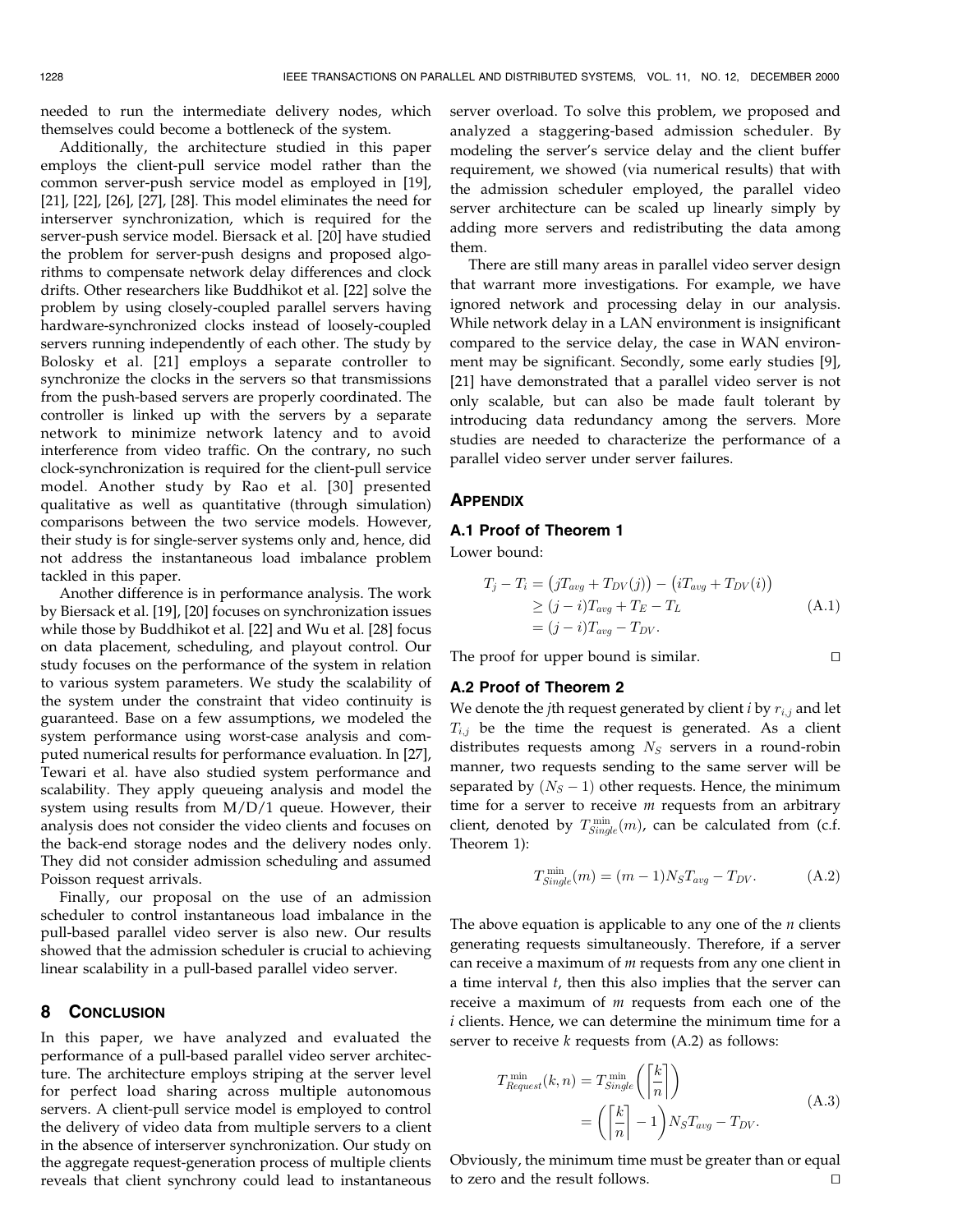

Fig. 13. Worst-case scenarios for requests arriving at the server.

#### A.3 Proof of Theorem 3

As a client sending requests to  $N<sub>S</sub>$  servers in a round-robin manner, a server will receive requests from the client with an average interval of  $N_S T_{avg}$ . Let  $T_{i,j}$  be the time for a server to receive the *j*th request from client *i*. Then we prove the two cases separately below.

**Case 1** (mod( $k, n$ ) = 1.). In this case, the first and the last requests come from the same client (see Fig. 13a and 13b). Let the first request arrives at time  $T_{i,j}$ . Then the last request arrives at time  $T_{i,w}$ , where  $w = \lfloor k/n \rfloor$ . Hence, we can determine the minimum time interval from Theorem 1 directly

$$
T_{i,j+w} - T_{i,j} \le wN_S T_{avg} - T_{DV}
$$
  
=  $\lfloor k/n \rfloor N_S T_{avg} - T_{DV}$ . (A.4)

**Case 2.** (mod( $k, n$ )  $\neq$  1.). In this case, the first and the last requests do not come from the same client (see Fig. 13c and 13d). Let the first request arrive at time  $T_{i,j}$  and the last request arrive at time  $T_{x,y}$ . Since there are in total k requests and  $n$  clients, each client should have generated at least  $w = [k/n] - 1$  requests. On average, the time between  $T_{i,j}$ and  $T_{i,j+w-1}$  will be  $wNsT_{avg}$ . For the remaining  $z = (k - wn)$ requests, the minimum time span is just  $((z - 1 - 1)(N<sub>S</sub>T<sub>avg</sub>/N<sub>slot</sub>)).$  We subtract one from  $(z - 1)$  to cater for differences in start times of different clients. Hence, the total time interval is

$$
T = wN_S T_{avg} + (k - wn - 2)(N_S T_{avg}/N_{slot}).
$$
 (A.5)

From Theorem 1, the lower bound is

$$
T_{Request}^{min}(k, n) = wNsT_{avg} + (k - wn - 2)(NsT_{avg}/N_{slot}) - T_{DV}
$$

$$
= (wN_{slot} + k - wn - 2)\frac{N_S T_{avg}}{N_{slot}} - T_{DV}
$$

$$
= (w(N_{slot} - n) + k - 2)\frac{N_S T_{avg}}{N_{slot}} - T_{DV}.
$$
(A.6)

Together with the fact that  $T_{Request}^{\min}(k,n)$  must be zero or larger and the results follow.  $\Box$ 

#### A.4 Proof of Theorem 4

We prove this theorem by contradiction. Consider an arbitrary busy period in the disk subsystem. Let  $t_i$ ,  $(i > 0)$ be the arrival time of the ith request of the busy period. Assume that the queue length, as observed by the ith arriving request, be  $(L - 1)$ , where  $L > L<sub>D</sub>$ . Then from the start of the busy period to time  $t_i$  exactly *i* requests will have arrived. Since there are  $L$  requests (including request  $i$ ) left in the system at time  $t_i$ ,  $(i - L)$  requests must have completed service. From (15), we know that  $(i - L)$  $\geq N_{Disk}(t_i - t_1)$ . On the other hand, from (16), we know that  $i \leq N_{Request}(t_i - t_1, n)$ . Combining, we then have

$$
(i - L) \ge N_{Disk}(t_i - t_1)
$$
  
\n
$$
L \le i - N_{Disk}(t_i - t_1)
$$
  
\n
$$
\le N_{Request}(t_i - t_1, n) - N_{Disk}(t_i - t_1)
$$
  
\n
$$
\le L_D,
$$
\n(A.7)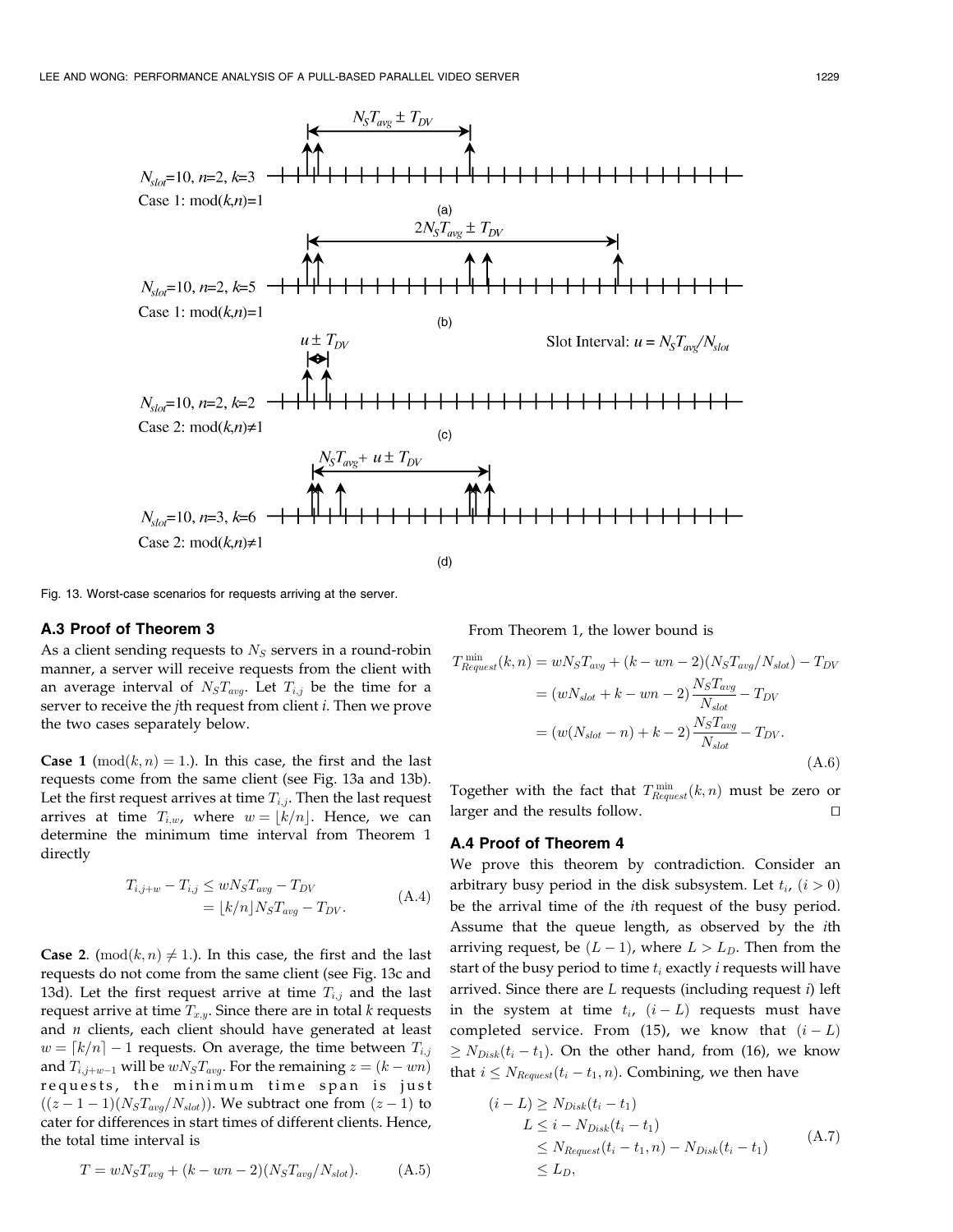which contradicts with the  $L>L_D$  assumption and the result follows.

## A.5 Proof of Theorem 5

Let  $t_a$  be the time instance request *i* enters the shared queue,  $t_b$  be the time instance it enters one of the send queue. Then we consider two cases below.

**Case 1** ( $k \leq M$ .). In this case, request *i* directly enters into one of the send queues without queueing delay, i.e.,  $t_a = t_b$ . In the worst case, the set of requests  $\{j \mid i < j \le (i + M - \}$ k)} will arrive at the same time instance  $t_a$ . Thereby filling up all free send queues at the traffic smoother. Therefore, the maximum service time for request  $i$  is

$$
T_{tx}^{\max}(k) = \frac{MQ}{C_S}.
$$
\n(A.8)

**Case 2** ( $k > M$ .). In this case, request i will experience queueing delay at the shared queue, i.e.,  $t_b > t_a$ . We first consider the queueing time  $(t_b - t_a)$ . Let  $c_i(t)$  be the amount of data of request  $i$  that have not been transmitted at time  $t$ . Then at the time request  $i$  enters into the shared queue, the total amount of data in the network subsystem is given by

$$
U(t_a) = \sum_{x=i-k+1}^{i} c_x(t_a).
$$
 (A.9)

Similarly, at the time request  $i$  enters one of the send queues, the total amount of data in the traffic smoother can be obtained from

$$
V(t_b) = \sum_{y=i-M+1}^{i} c_y(t_b).
$$
 (A.10)

Therefore, the amount of data transmitted by the traffic smoother during request i's queueing time is just the difference of (A.9) and (A.10):

$$
U(t_a) - V(t_b) = \sum_{x=i-k+1}^{i} c_x(t_a) - \sum_{y=i-M+1}^{i} c_y(t_b). \tag{A.11}
$$

For the traffic smoother, the time needed to deliver these data can be calculated from

$$
t_b - t_a = \frac{U(t_a) - V(t_b)}{C_S}
$$
  
\n
$$
= \frac{1}{C_S} \left( \sum_{x=i-k+1}^{i} c_x(t_a) - \sum_{y=i-M+1}^{i} c_y(t_b) \right)
$$
  
\n
$$
\leq \frac{1}{C_S} \left( \sum_{x=i-k+1}^{i} Q - \sum_{y=i-M+1}^{i} c_y(t_b) \right) \text{ since } c_x(t_a) \leq Q
$$
  
\n
$$
\leq \frac{1}{C_S} \left( \sum_{x=i-k+1}^{i} Q - \sum_{y=i-M+1}^{i} Y \right) \text{ since } c_y(t_b) \geq Y
$$
  
\n
$$
= \frac{kQ - MY}{C_S}.
$$
  
\n(A.12)

After the queueing delay, request  $i$  will enter one of the send queues for transmission. The maximum service time is the same as that in Case 1. Therefore, the maximum total time delay is just the sum of (A.8) and (A.12):

$$
T_{tx}^{\max}(k) = \frac{kQ - MY}{C_S} + \frac{MQ}{C_S}
$$
 (A.13)

and the result follows.  $\Box$ 

#### A.6 Proof of Theorem 6

First, the minimum time between two departing requests from the disk subsystem is bounded by  $T_{read}^{min}$ . Hence, the minimum interdeparture time is simply  $T^{\,\min}_{read}.$ 

From Theorem 5, we know that there are at most  $L_D$  requests in the disk subsystem. In the worst-case, the disk can service requests at the peak rate as long as there is requests in the disk subsystem. Since  $N_{Request}(t, n)$  is the maximum number of request that can arrive at the disk subsystem in a time interval  $t$ , the disk will run out of requests to service if  $t > (L_D + N_{Request}(t, n))T_{read}^{\min}$ . This proves the first part of Theorem 6. The second part follows from the observation that at any later time  $t$ , the maximum possible number of requests serviced by the disk subsystem is just the total number of requests arrived during this time interval— $N_{Request}(t, n)$ , plus the  $L_D$  requests already in the  $\Box$ system.  $\Box$ 

#### A.7 Disk Model

We assume the disk has  $N_{track}$  tracks and the disk seek function is given by [31]

$$
T_{seek}(n) = \alpha n + \beta \sqrt{n} + \gamma.
$$
 (A.14)

The constants  $\alpha$ ,  $\beta$ , and  $\gamma$  can be determined from the track-to-tack seek time, average seek time, and full-stroke seek time of the disk drive. Let  $R_{disk}$  be the raw disk transfer rate, then the minimum time to read a block of Q bytes from the disk is (c.f. Assumption 1):

$$
T_{read}^{\min} = T_{seek}(0) + \frac{Q}{R_{disk}}.\tag{A.15}
$$

Let  $T_{\text{latency}}$  be the maximum rotational latency, then the time to seek  $n$  tracks and read a block of  $Q$  bytes is

$$
T_{read}(n) = \alpha n + \beta \sqrt{n} + \gamma + T_{latency} + \frac{Q}{R_{disk}}.
$$
 (A.16)

It can be shown that the worst-case round time for C-SCAN to service  $k$  requests is given by

$$
T_{\text{cscan}}(k) = (k+1) \left( \alpha \frac{N_{\text{track}}}{k+1} + \beta \sqrt{\frac{N_{\text{track}}}{k+1}} + \gamma \right) + k \left( T_{\text{latency}} + \frac{Q}{R_{\text{disk}}} \right), \tag{A.17}
$$

where the  $k$  requests are evenly distributed across the disk surface. As the C-SCAN scheduling algorithm may service requests out of order in a round, we can only guarantee that a request will be completed at the end of a service round. Assume that the disk will serve at most  $N_{round}$  requests in a round, then the maximum time to read  $k$  requests off the disk with C-SCAN is given by (c.f. Assumption 2):